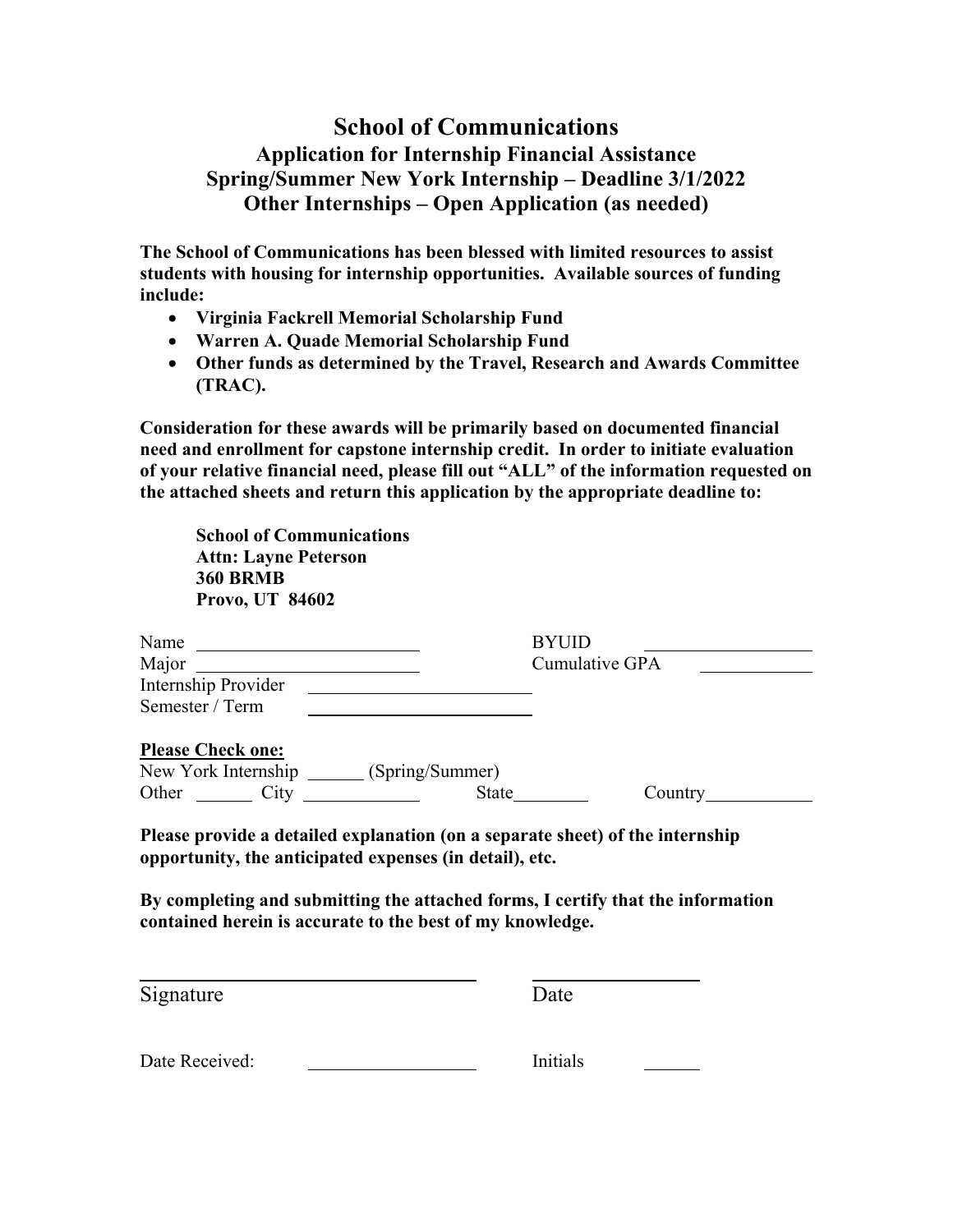## **Internship Financial Need Analysis Form School of Communications**

## **Financial Need Attributes**

The primary responsibility for financing your education rests with you and your family. In awarding need-based scholarships, we will consider your personal resources as well as those of your family. President Spencer W. Kimball taught,

> **The responsibility for each person's social, emotional, spiritual, physical, or economic well-being rests first upon himself, second upon his family, and third upon the Church if he is a faithful member thereof. No true Latter-day Saint, while physically or emotionally able, will voluntarily shift the burden of his own family's well-being to someone else (in General Conference, Oct. 1977.)**

#### **Instructions:**

Complete **ALL** of the following questions. **DO NOT** leave boxes blank. If you will not file your taxes before the scholarship deadline, use good-faith estimates.

If you are a citizen or permanent resident of the United States, submit the applicable FAFSA (Free Application for Federal Student Aid) to the government by the applicable scholarship application deadline to ensure that BYU receives the results before evaluations begin. This federal needs analysis will be used to validate the data you provide in this application. If the FAFSA results are not available by the time scholarship decisions are made, you may not be considered for a financial need-based award.

If you do **NOT** have a verifiable financial need, please do not initiate this process.

### **Your (and Spouse's) Financial Information**

### **Questions: (circle the appropriate answer or fill in the blank)**

| сэнонэ. үен его анс аррг оргтагс анэм сг ог нигиг анс отанкд                       |                                                            |        |  |  |  |
|------------------------------------------------------------------------------------|------------------------------------------------------------|--------|--|--|--|
| What is your marital status?<br>Married / Single / Other                           |                                                            |        |  |  |  |
| Number of dependent children? (your children only)                                 |                                                            |        |  |  |  |
| Are you a single parent with dependent children living in the home? Yes / No       |                                                            |        |  |  |  |
| Your (and spouse's) adjusted gross income for most recent tax filing:              |                                                            | S      |  |  |  |
| Current net worth of your (and spouse's) investments:                              |                                                            |        |  |  |  |
| Current net worth of your (and spouse's) business(es):                             |                                                            |        |  |  |  |
| Total current balance of your (and spouse's) cash, savings, and checking accounts: |                                                            |        |  |  |  |
|                                                                                    |                                                            |        |  |  |  |
| Do you own a car? Yes / No                                                         |                                                            |        |  |  |  |
| If yes,                                                                            |                                                            |        |  |  |  |
| Year:                                                                              | Make:                                                      | Model: |  |  |  |
| Will you be working during the semester/term for which you are applying? Yes / No  |                                                            |        |  |  |  |
| If yes,                                                                            |                                                            |        |  |  |  |
|                                                                                    | Number of hours per week: _______ Estimated hourly wage:\$ |        |  |  |  |
| If no, on a separate sheet of paper, please explain why you will not be working.   |                                                            |        |  |  |  |
| Limit your response to 300 words or less and label it "WORK".                      |                                                            |        |  |  |  |

 **U.S. citizens and permanent residents:** If you believe your financial need to be greater than other students, please explain, on a separate sheet of paper, your unique situation